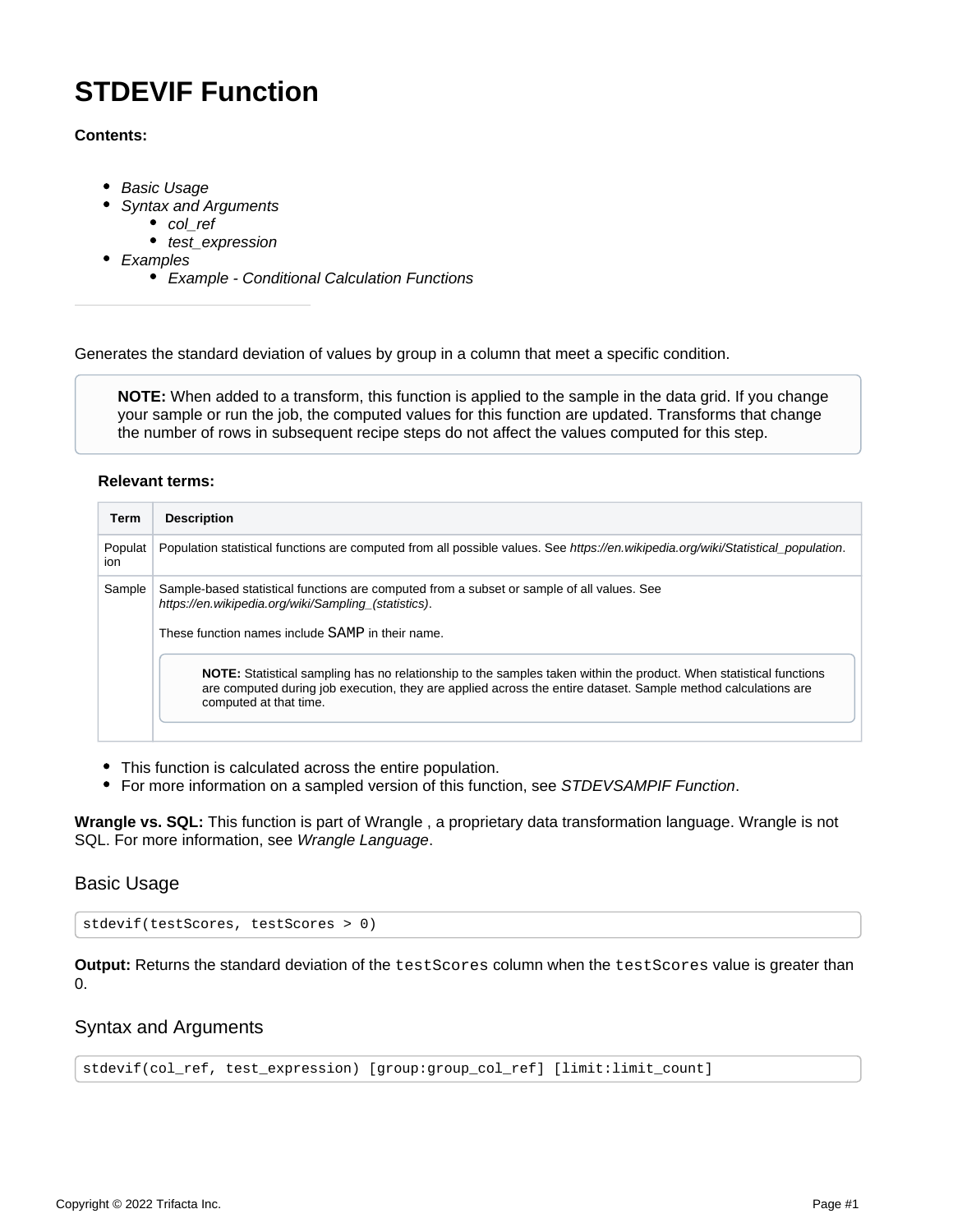| Argument            | <b>Required?</b> | Data Type | <b>Description</b>                                          |
|---------------------|------------------|-----------|-------------------------------------------------------------|
| col ref             |                  | string    | Reference to the column you wish to evaluate.               |
| test_expression   Y |                  | string    | Expression that is evaluated. Must resolve to true or false |

For more information on syntax standards, see [Language Documentation Syntax Notes](https://docs.trifacta.com/display/SS/Language+Documentation+Syntax+Notes).

For more information on the group and limit parameters, see [Pivot Transform](https://docs.trifacta.com/display/SS/Pivot+Transform).

#### <span id="page-1-0"></span>**col\_ref**

Name of the column whose values you wish to use in the calculation. Column must be a numeric (Integer or Decimal) type.

#### **Usage Notes:**

| <b>Required?</b> | Data Type                                         | <b>Example Value</b> |
|------------------|---------------------------------------------------|----------------------|
| Yes              | String that corresponds to the name of the column | myValues             |

#### <span id="page-1-1"></span>**test\_expression**

This parameter contains the expression to evaluate. This expression must resolve to a Boolean (true or false) value.

#### **Usage Notes:**

| <b>Required?</b> | Data Type                                             | <b>Example Value</b>                              |
|------------------|-------------------------------------------------------|---------------------------------------------------|
| Yes              | String expression that evaluates to true or fa<br>lse | (LastName == 'Mouse' && FirstName ==<br>'Mickey') |

## <span id="page-1-2"></span>Examples

**Tip:** For additional examples, see [Common Tasks](https://docs.trifacta.com/display/SS/Common+Tasks).

#### <span id="page-1-3"></span>**Example - Conditional Calculation Functions**

This example illustrates how to use the conditional calculation functions.

#### **Functions**:

| <b>Item</b>                  | <b>Description</b>                                                                                                                |
|------------------------------|-----------------------------------------------------------------------------------------------------------------------------------|
| AVERAGEIF<br><b>Function</b> | Generates the average value of rows in each group that meet a specific condition. Generated value is of Decimal<br>type.          |
| <b>MINIF</b> Function        | Generates the minimum value of rows in each group that meet a specific condition. Inputs can be Integer, Decimal, or<br>Datetime. |
| <b>MAXIF</b> Function        | Generates the maximum value of rows in each group that meet a specific condition. Inputs can be Integer, Decimal,<br>or Datetime. |
| <b>VARIF</b> Function        | Generates the variance of values by group in a column that meet a specific condition.                                             |
| <b>STDEVIF Function</b>      | Generates the standard deviation of values by group in a column that meet a specific condition.                                   |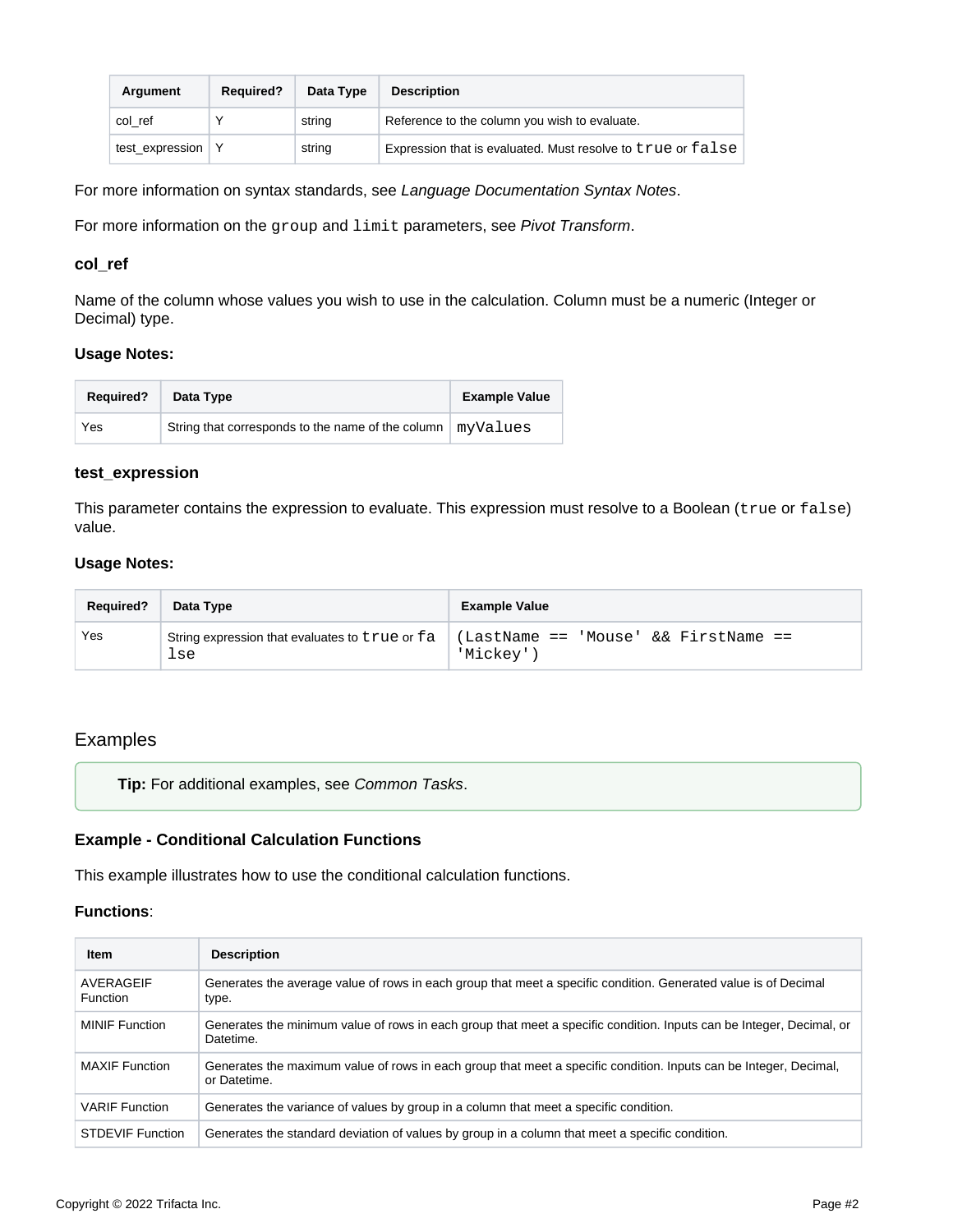## **Source:**

### Here is some example weather data:

| date    | city               | rain | temp   | wind |
|---------|--------------------|------|--------|------|
| 1/23/17 | Valleyville        | 0.00 | 12.8   | 6.7  |
| 1/23/17 | <b>Center Town</b> | 0.31 | 9.4    | 5.3  |
| 1/23/17 | Magic Mountain     | 0.00 | 0.0    | 7.3  |
| 1/24/17 | Valleyville        | 0.25 | 17.2   | 3.3  |
| 1/24/17 | <b>Center Town</b> | 0.54 | 1.1    | 7.6  |
| 1/24/17 | Magic Mountain     | 0.32 | 5.0    | 8.8  |
| 1/25/17 | Valleyville        | 0.02 | 3.3    | 6.8  |
| 1/25/17 | <b>Center Town</b> | 0.83 | 3.3    | 5.1  |
| 1/25/17 | Magic Mountain     | 0.59 | $-1.7$ | 6.4  |
| 1/26/17 | Valleyville        | 1.08 | 15.0   | 4.2  |
| 1/26/17 | <b>Center Town</b> | 0.96 | 6.1    | 7.6  |
| 1/26/17 | Magic Mountain     | 0.77 | $-3.9$ | 3.0  |
| 1/27/17 | Valleyville        | 1.00 | 7.2    | 2.8  |
| 1/27/17 | <b>Center Town</b> | 1.32 | 20.0   | 0.2  |
| 1/27/17 | Magic Mountain     | 0.77 | 5.6    | 5.2  |
| 1/28/17 | Valleyville        | 0.12 | $-6.1$ | 5.1  |
| 1/28/17 | <b>Center Town</b> | 0.14 | 5.0    | 4.9  |
| 1/28/17 | Magic Mountain     | 1.50 | 1.1    | 0.4  |
| 1/29/17 | Valleyville        | 0.36 | 13.3   | 7.3  |
| 1/29/17 | <b>Center Town</b> | 0.75 | 6.1    | 9.0  |
| 1/29/17 | Magic Mountain     | 0.60 | 3.3    | 6.0  |

## **Transformation:**

The following computes average temperature for rainy days by city:

| <b>Transformation Name</b>    | New formula               |
|-------------------------------|---------------------------|
| Parameter: Formula type       | Single row formula        |
| Parameter: Formula            | AVERAGEIF(temp, rain > 0) |
| Parameter: Group rows by      | city                      |
| Parameter: New column<br>name | 'avqTempWRain'            |

The following computes maximum wind for sub-zero days by city:

| <b>Transformation Name</b> | New formula        |
|----------------------------|--------------------|
| Parameter: Formula type    | Single row formula |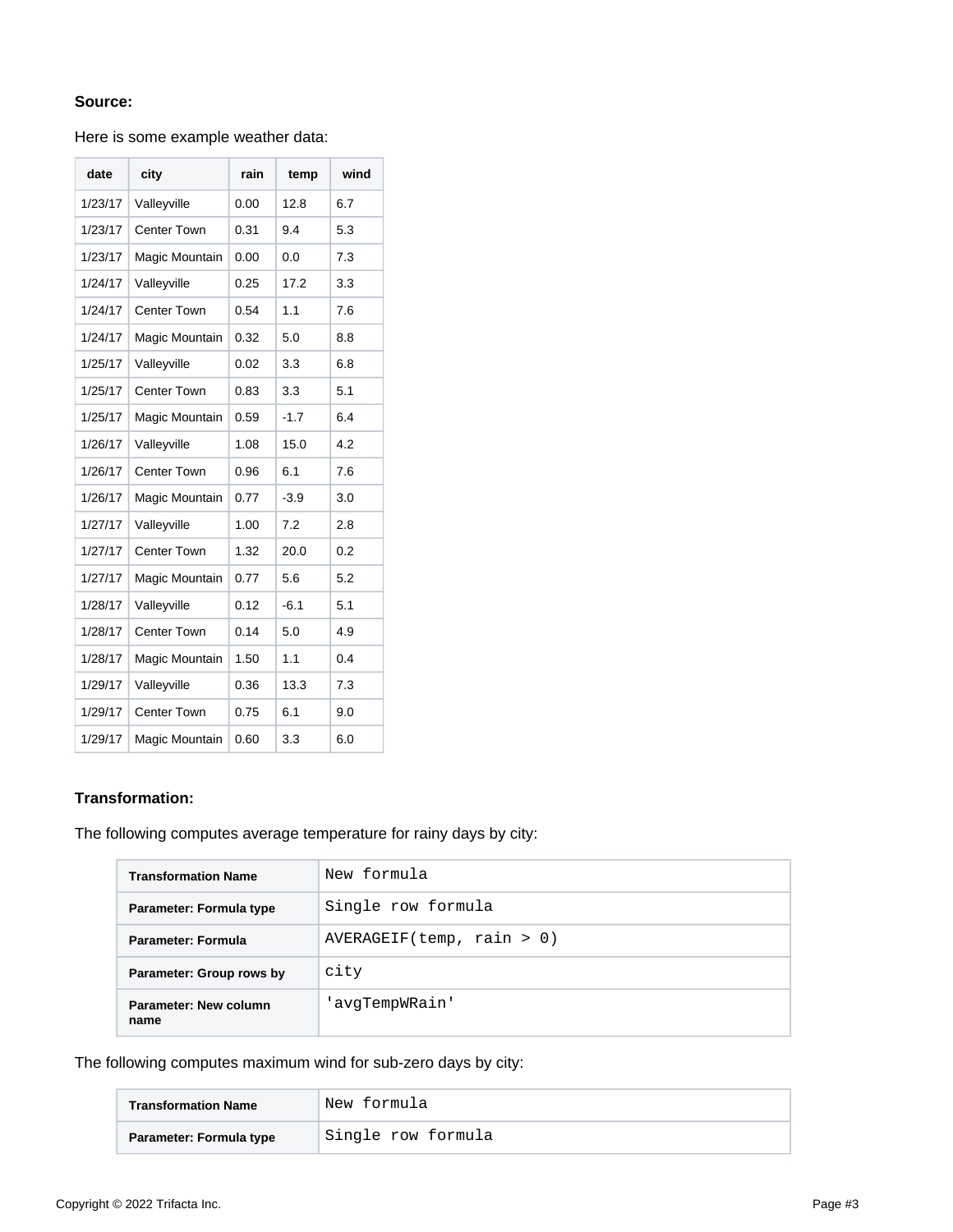| Parameter: Formula            | MAXIF(wind, temp < 0) |
|-------------------------------|-----------------------|
| Parameter: Group rows by      | city                  |
| Parameter: New column<br>name | 'maxWindSubZero'      |

This step calculates the minimum temp when the wind is less than 5 mph by city:

| <b>Transformation Name</b>    | New formula         |
|-------------------------------|---------------------|
| Parameter: Formula type       | Single row formula  |
| <b>Parameter: Formula</b>     | MINIF(temp, wind<5) |
| Parameter: Group rows by      | city                |
| Parameter: New column<br>name | 'minTempWind5'      |

This step computes the variance in temperature for rainy days by city:

| <b>Transformation Name</b>    | New formula           |
|-------------------------------|-----------------------|
| Parameter: Formula type       | Single row formula    |
| Parameter: Formula            | VARIF(temp, rain > 0) |
| Parameter: Group rows by      | city                  |
| Parameter: New column<br>name | 'varTempWRain'        |

The following computes the standard deviation in rainfall for Center Town:

| <b>Transformation Name</b>    | New formula                        |
|-------------------------------|------------------------------------|
| Parameter: Formula type       | Single row formula                 |
| <b>Parameter: Formula</b>     | STDEVIF(rain, city=='Center Town') |
| Parameter: Group rows by      | city                               |
| Parameter: New column<br>name | 'stDevRainCT'                      |

You can use the following transforms to format the generated output. Note the  $$col$  placeholder value for the multi-column transforms:

| <b>Transformation Name</b> | Edit column with formula            |
|----------------------------|-------------------------------------|
| <b>Parameter: Columns</b>  | stDevRainCenterTown, maxWindSubZero |
| <b>Parameter: Formula</b>  | $numformat(\$col, '##, +\#')$       |

Since the following rely on data that has only one significant digit, you should format them differently:

**Transformation Name** Edit column with formula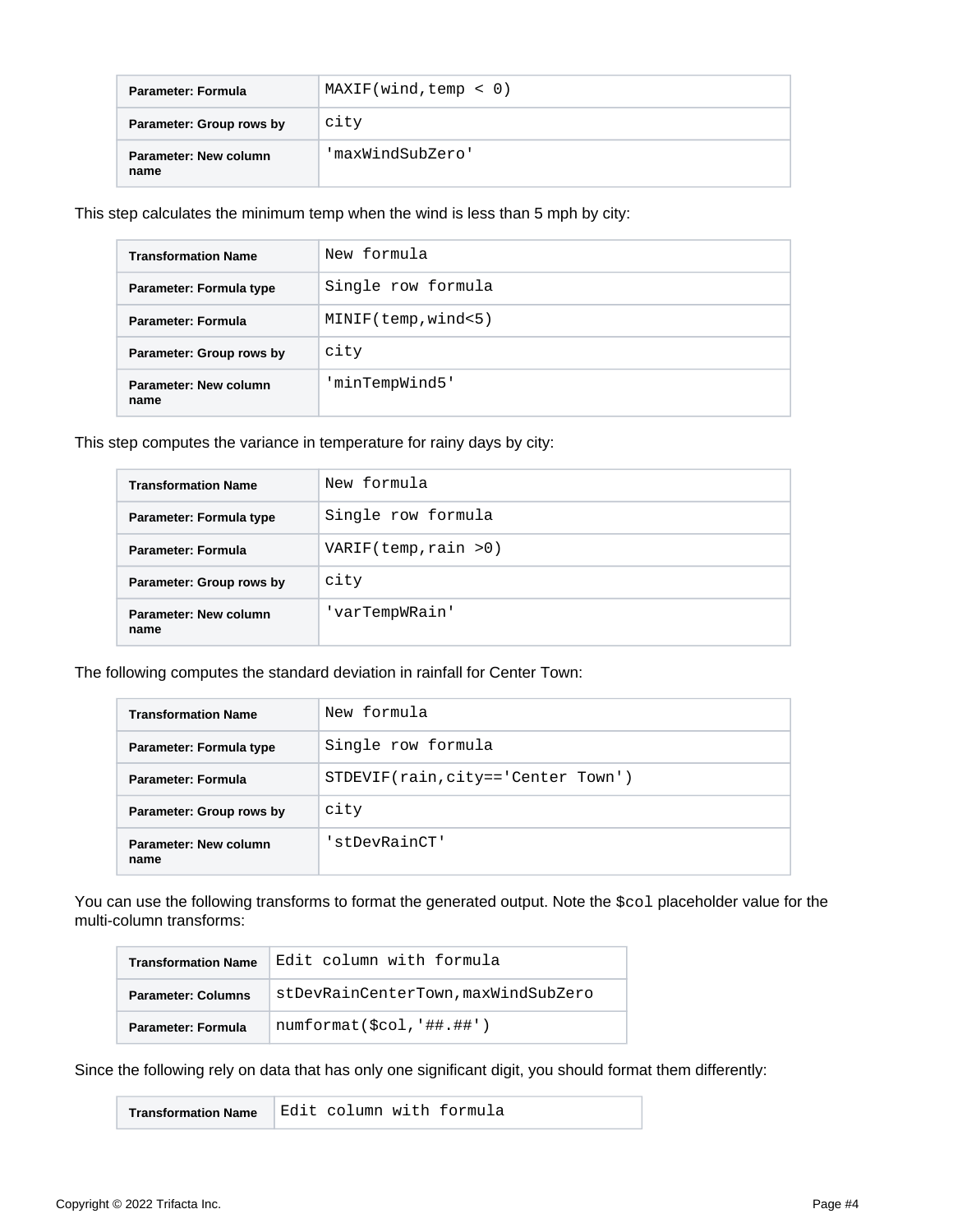| <b>Parameter: Columns</b> | varTempWRain, avqTempWRain, minTempWind5 |  |  |  |
|---------------------------|------------------------------------------|--|--|--|
| <b>Parameter: Formula</b> | numformat(\$col,'##.#')                  |  |  |  |

## **Results:**

| date          | city                  | rain | temp    | wind  | avgTempWRain | maxWindSubZero | minTempWind5 | varTempWRain | stDevRain |
|---------------|-----------------------|------|---------|-------|--------------|----------------|--------------|--------------|-----------|
| 1/23<br>/17   | Valley<br>ville       | 0.00 | 12.8    | 6.7   | 8.3          | 5.1            | $7.2\,$      | 63.8         | 0.37      |
| 1/23<br>/17   | Cente<br>r<br>Town    | 0.31 | 9.4     | 5.3   | $7.3$        |                | 5            | 32.6         | 0.37      |
| 1/23<br>/17   | Magic<br>Mount<br>ain | 0.00 | $0.0\,$ | $7.3$ | 1.6          | 6.43           | $-3.9$       | 12           | 0.37      |
| 1/24<br>/17   | Valley<br>ville       | 0.25 | 17.2    | 3.3   | 8.3          | $5.1$          | $7.2\,$      | 63.8         | 0.37      |
| 1/24<br>/17   | Cente<br>r<br>Town    | 0.54 | 1.1     | $7.6$ | $7.3$        |                | 5            | 32.6         | 0.37      |
| 1/24<br>/17   | Magic<br>Mount<br>ain | 0.32 | $5.0\,$ | 8.8   | 1.6          | 6.43           | $-3.9$       | 12           | 0.37      |
| 1/25<br>/17   | Valley<br>ville       | 0.02 | 3.3     | 6.8   | 8.3          | 5.1            | $7.2\,$      | 63.8         | 0.37      |
| $1/25$<br>/17 | Cente<br>r<br>Town    | 0.83 | 3.3     | 5.1   | $7.3$        |                | 5            | 32.6         | 0.37      |
| $1/25$<br>/17 | Magic<br>Mount<br>ain | 0.59 | $-1.7$  | 6.4   | 1.6          | 6.43           | $-3.9$       | 12           | 0.37      |
| $1/26$<br>/17 | Valley<br>ville       | 1.08 | 15.0    | 4.2   | 8.3          | 5.1            | $7.2\,$      | 63.8         | 0.37      |
| $1/26$<br>/17 | Cente<br>r<br>Town    | 0.96 | 6.1     | 7.6   | $7.3\,$      |                | 5            | 32.6         | 0.37      |
| $1/26$<br>/17 | Magic<br>Mount<br>ain | 0.77 | $-3.9$  | 3.0   | 1.6          | 6.43           | $-3.9$       | 12           | 0.37      |
| 1/27<br>/17   | Valley<br>ville       | 1.00 | $7.2\,$ | 2.8   | 8.3          | 5.1            | $7.2\,$      | 63.8         | 0.37      |
| 1/27<br>/17   | Cente<br>r<br>Town    | 1.32 | 20.0    | 0.2   | 7.3          |                | 5            | 32.6         | 0.37      |
| 1/27<br>/17   | Magic<br>Mount<br>ain | 0.77 | 5.6     | 5.2   | 1.6          | 6.43           | $-3.9$       | 12           | 0.37      |
| 1/28<br>/17   | Valley<br>ville       | 0.12 | $-6.1$  | 5.1   | 8.3          | 5.1            | $7.2\,$      | 63.8         | 0.37      |
| 1/28<br>/17   | Cente<br>r<br>Town    | 0.14 | $5.0\,$ | 4.9   | $7.3\,$      |                | 5            | 32.6         | 0.37      |
| 1/28<br>/17   | Magic<br>Mount<br>ain | 1.50 | 1.1     | 0.4   | $1.6\,$      | 6.43           | $-3.9$       | 12           | 0.37      |
| 1/29<br>/17   | Valley<br>ville       | 0.36 | 13.3    | 7.3   | 8.3          | 5.1            | $7.2\,$      | 63.8         | 0.37      |